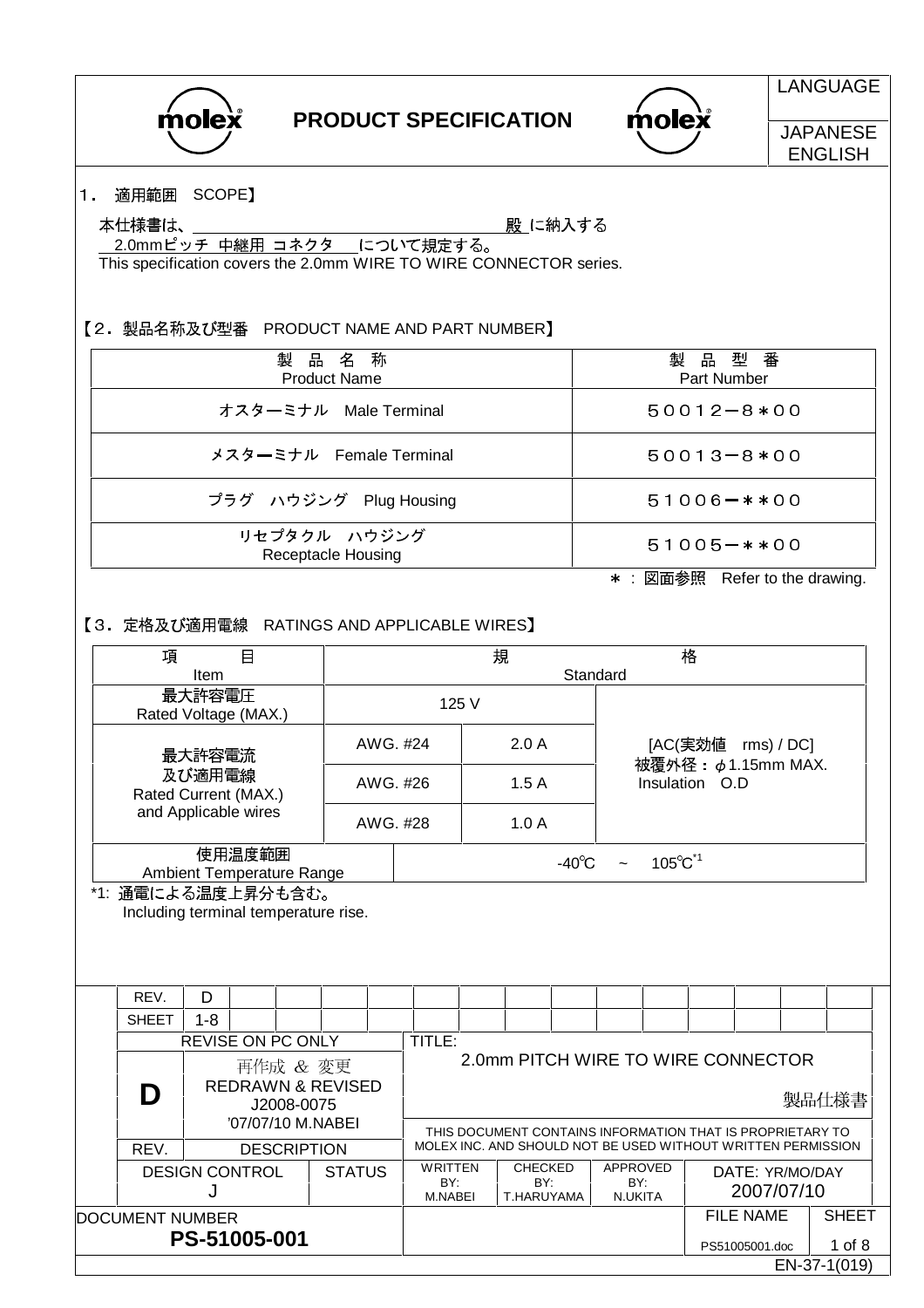



LANGUAGE

**JAPANESE** ENGLISH

## 【4. 性能 PERFORMANCE】

DOCUMENT NUMBER

**PS-51005-001**

4-1. 電気的性能 Electrical Performance

|                            | 項<br>Item | 目                                                         |                                                                            | 件<br>条<br><b>Test Condition</b>                                                                                                                                                                                                        | 規<br>格<br>Requirement  |
|----------------------------|-----------|-----------------------------------------------------------|----------------------------------------------------------------------------|----------------------------------------------------------------------------------------------------------------------------------------------------------------------------------------------------------------------------------------|------------------------|
| $4 - 1 - 1$                |           | 接触抵抗<br>Contact<br>Resistance                             | 短絡電流 10mAにて測定する。<br>(JIS C5402 5.4)<br>20mV MAX., 10mA.<br>(JIS C5402 5.4) | コネクタを嵌合させ、開放電圧20mV 以下、<br>Mate connectors, measure by dry circuit,                                                                                                                                                                     | 20 milliohm MAX.       |
| $4 - 1 - 2$                |           | 絶縁抵抗<br>Insulation<br>Resistance                          | terminal or ground.                                                        | コネクタを嵌合させ、隣接するターミナル間及びター<br>ミナル、アース間に、DC 500V を印加し測定する。<br>(JIS C5402 5.2/MIL-STD-202 試験法 302)<br>Mate connectors, apply 500V DC between adjacent<br>(JIS C5402 5.2/MIL-STD-202 Method 302)                                            | 100 Megohm MIN.        |
| $4 - 1 - 3$                |           | 耐電圧<br><b>Dielectric</b><br>Strength                      | 1分間 印加する。                                                                  | コネクタを嵌合させ、隣接するターミナル間及びター<br>ミナル、アース間に、AC(rms) 500V (実効値)を<br>(JIS C5402 5.1/MIL-STD-202 試験法 301)<br>Mate connectors, apply 500V AC(rms) for 1 minute<br>between adjacent terminal or ground.<br>(JIS C5402 5.1/MIL-STD-202 Method 301) | 異状なきこと<br>No Breakdown |
| $4 - 1 - 4$                |           | 圧着部接触抵抗<br>Contact<br>Resistance<br>on Crimped<br>Portion | 短絡電流 10mA にて測定する。                                                          | ターミナルに適合電線を圧着し、開放電圧20mV以下、<br>Crimp the applicable wire to the terminal, measure<br>contact resistance by dry circuit, 20mV MAX., 10mA.                                                                                                | 5 milliohm MAX.        |
|                            |           | <b>REVISE ON PC ONLY</b>                                  |                                                                            | TITLE:                                                                                                                                                                                                                                 |                        |
|                            |           |                                                           |                                                                            | 2.0mm PITCH WIRE TO WIRE CONNECTOR                                                                                                                                                                                                     |                        |
|                            | D         |                                                           | SEE SHEET 1 OF 8                                                           |                                                                                                                                                                                                                                        | 製品仕様書                  |
| <b>DESCRIPTION</b><br>REV. |           |                                                           |                                                                            | THIS DOCUMENT CONTAINS INFORMATION THAT IS PROPRIETARY TO<br>MOLEX INC. AND SHOULD NOT BE USED WITHOUT WRITTEN PERMISSION                                                                                                              |                        |

SHEET

FILE NAME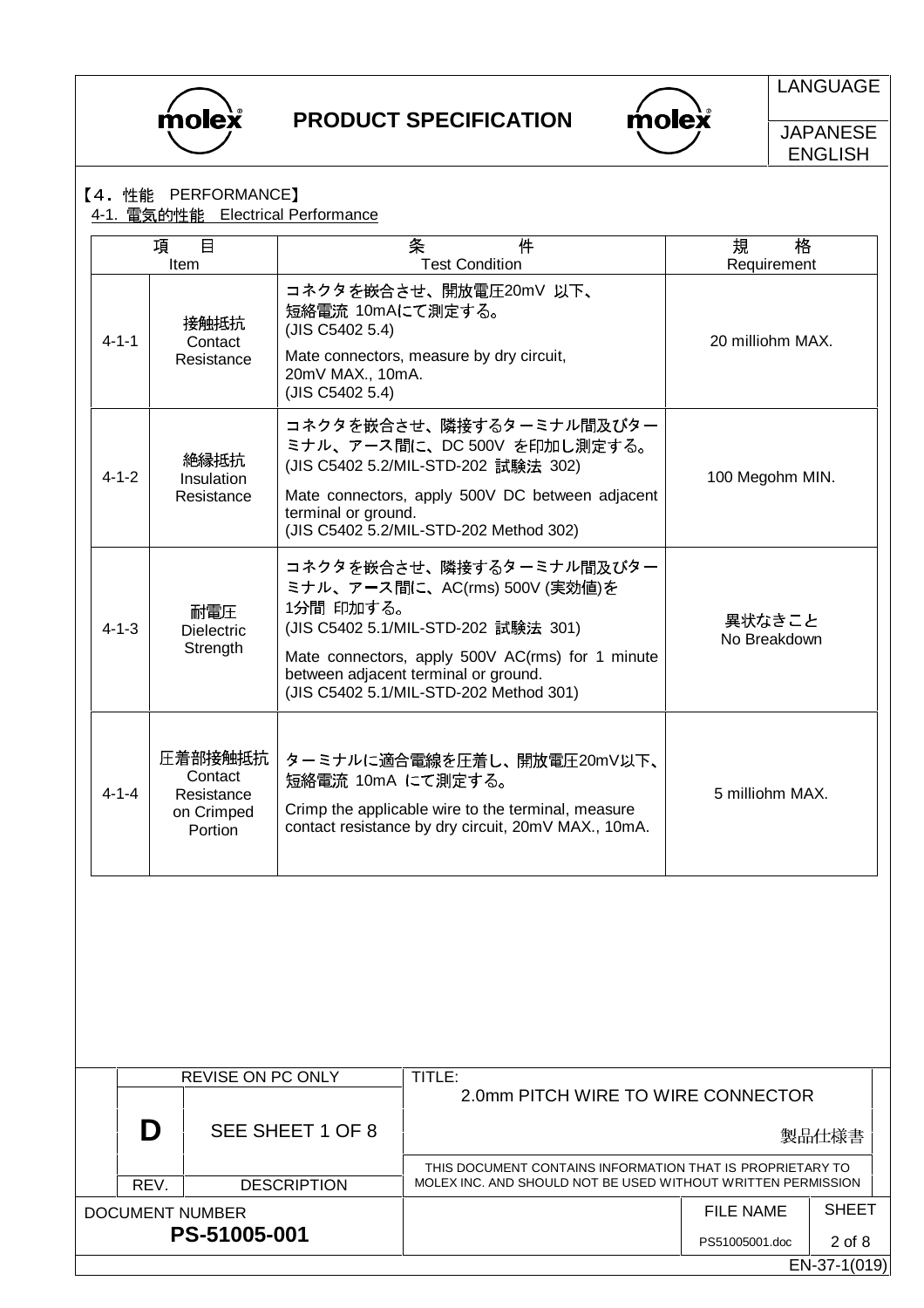

 $molex$ 

LANGUAGE

**JAPANESE** ENGLISH

#### 4-2. 機械的性能 Mechanical Performance

|                                                                         | 項<br>$\mathbf{B}$<br>Item                                  | 件<br>条<br><b>Test Condition</b>                                                                                                                                                |          | 規<br>格<br>Requirement          |  |  |
|-------------------------------------------------------------------------|------------------------------------------------------------|--------------------------------------------------------------------------------------------------------------------------------------------------------------------------------|----------|--------------------------------|--|--|
| 挿入力<br>及び抜去力<br>$4 - 2 - 1$<br>Insertion and<br><b>Withdrawal Force</b> |                                                            | 毎分 25±3mm の速さで挿入、抜去を行う。<br>Insert and withdraw connectors at the speed<br>rate of $25 \pm 3$ mm/minute.                                                                        |          | 第6項 参照<br>Refer to paragraph 6 |  |  |
|                                                                         |                                                            | 圧着されたターミナルを治具に固定し、電線<br>を軸方向に毎分25±3mm の速さで引張る。                                                                                                                                 | AWG. #24 | 29.4 N [3.0kgf]<br>MIN.        |  |  |
| $4 - 2 - 2$                                                             | 圧着部引張り強度<br><b>Crimping Pull</b>                           | (JIS C5402 6.8)<br>Fix the crimped terminal, apply axial pull out                                                                                                              | AWG. #26 | 19.6 N [2.0kgf]<br>MIN.        |  |  |
|                                                                         | Out Force                                                  | force on the wire at the speed rate of<br>$25 \pm 3$ mm/minute.<br>(JIS C5402 6.8)                                                                                             | AWG. #28 | 9.8 N [1.0kgf] MIN.            |  |  |
| $4 - 2 - 3$                                                             | ターミナル挿入力<br><b>Terminal Insertion</b><br>Force             | 圧着されたターミナルをハウジングに<br>挿入する。                                                                                                                                                     |          | 14.7 N [1.5kgf] MAX.           |  |  |
|                                                                         |                                                            | Insert the crimped terminal into the housing.                                                                                                                                  |          |                                |  |  |
| $4 - 2 - 4$                                                             | ターミナル<br>保持力<br>Terminal/Housing<br><b>Retention Force</b> | 圧着されたターミナルをハウジングに装着し、<br>電線を軸方向に毎分 25±3mm の速さで<br>引張る。<br>Apply axial pull out force to the terminal<br>assembled in the housing at the speed rate of<br>$25 \pm 3$ mm/minute. |          | 9.8 N [1.0kgf] MIN.            |  |  |

|                 | <b>REVISE ON PC ONLY</b> |                    |                                                              |                |              |  |  |  |
|-----------------|--------------------------|--------------------|--------------------------------------------------------------|----------------|--------------|--|--|--|
|                 |                          |                    | 2.0mm PITCH WIRE TO WIRE CONNECTOR                           |                |              |  |  |  |
|                 |                          | SEE SHEET 1 OF 8   |                                                              |                | 製品仕様書        |  |  |  |
|                 |                          |                    | THIS DOCUMENT CONTAINS INFORMATION THAT IS PROPRIETARY TO    |                |              |  |  |  |
|                 | REV.                     | <b>DESCRIPTION</b> | MOLEX INC. AND SHOULD NOT BE USED WITHOUT WRITTEN PERMISSION |                |              |  |  |  |
| DOCUMENT NUMBER |                          |                    |                                                              | FILE NAME      | <b>SHEET</b> |  |  |  |
|                 |                          | PS-51005-001       |                                                              | PS51005001.doc | 3 of 8       |  |  |  |
|                 |                          |                    |                                                              |                | EN-37-1(019) |  |  |  |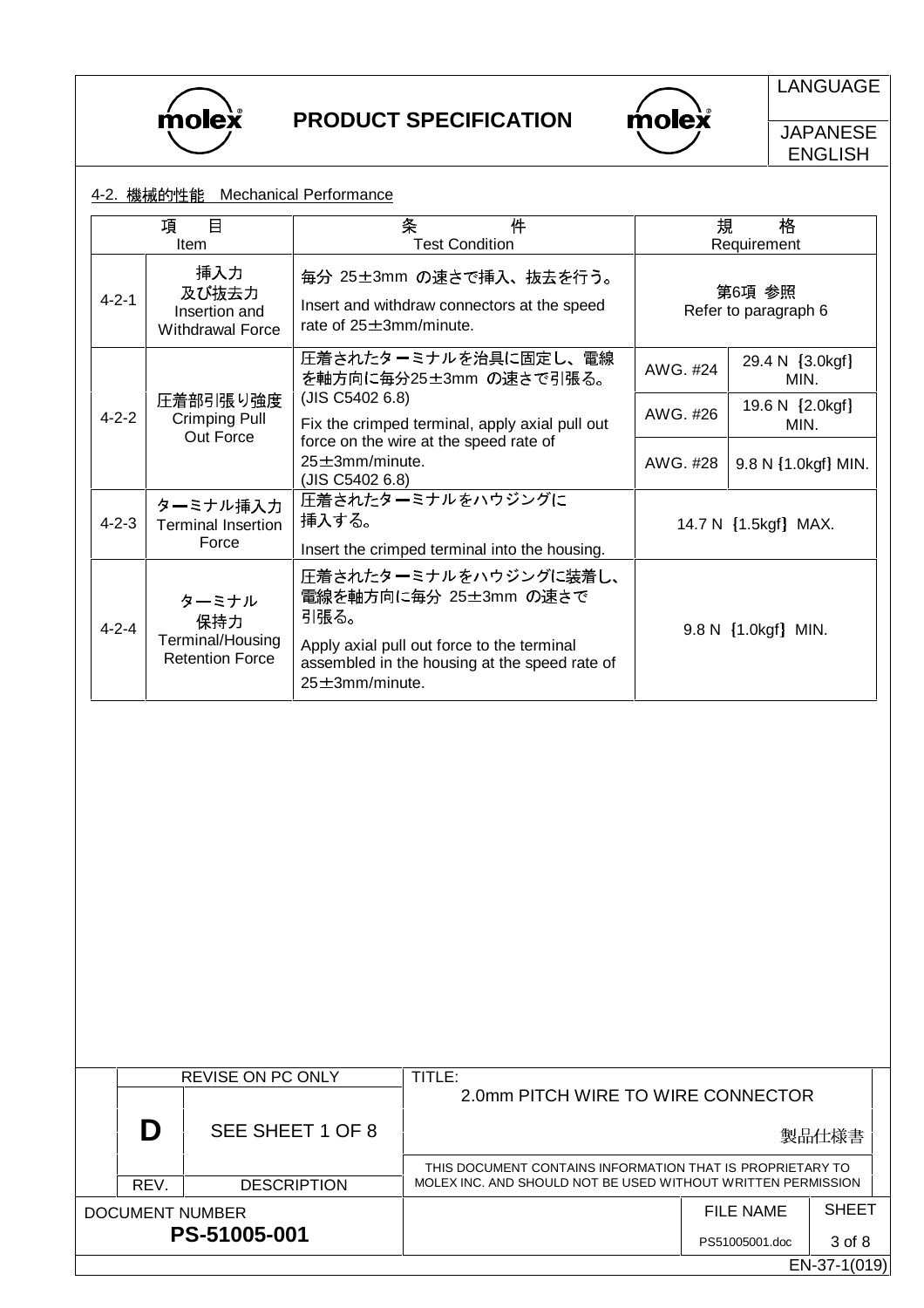

 $\bigwedge$  mole  $\bigwedge^{\!\!\circ}$ 

LANGUAGE

**JAPANESE** ENGLISH

|              | <u>4-3. その他</u>   |                                                | <b>Environmental Performance and Others</b>                                                                                                                |                                                                                                                           |                                                       |                               |                         |              |
|--------------|-------------------|------------------------------------------------|------------------------------------------------------------------------------------------------------------------------------------------------------------|---------------------------------------------------------------------------------------------------------------------------|-------------------------------------------------------|-------------------------------|-------------------------|--------------|
|              | 項                 | $\Box$<br>Item                                 |                                                                                                                                                            | 条<br>件<br><b>Test Condition</b>                                                                                           |                                                       | 規                             | 格<br>Requirement        |              |
| $4 - 3 - 1$  |                   | 繰り返し挿抜<br>Repeated<br>Insertion/<br>Withdrawal | 繰り返す。<br>the rate of 10 cycles/minute.                                                                                                                     | 1分間に10回以下の速さで挿入、抜去を30回<br>When mated up to 30 cycles repeatedly by                                                        | 接触抵抗                                                  | Contact<br>Resistance         | 40 milliohm MAX.        |              |
| $4 - 3 - 2$  |                   | 温度上昇<br>Temperature<br><b>Rise</b>             | (UL 498)<br>(UL 498)                                                                                                                                       | コネクタを嵌合させ、最大許容電流を通電し、<br>コネクタの温度上昇分を測定する。<br>温度上昇<br>Temperature<br><b>Rise</b><br>Carrying rated current load.           |                                                       |                               | 30°C MAX.               |              |
|              |                   |                                                |                                                                                                                                                            | DC 1mA 通電状態にて、嵌合軸を含む互いに<br>垂直な3方向に掃引割合10~55~10Hz/分                                                                        | 外<br>Appearance                                       | 観                             | 異状なきこと<br>No Damage     |              |
| $4 - 3 - 3$  |                   | 耐振動性<br>Vibration                              | Amplitude                                                                                                                                                  | 全振幅 1.5mmの振動を各2時間加える。<br>(MIL-STD-202 試験法 201)<br>: 1.5mm P-P                                                             |                                                       | 接触抵抗<br>Contact<br>Resistance | 40 milliohm MAX.        |              |
|              |                   |                                                | Sweep time :<br>10-55-10 Hz in 1 minute<br>Duration<br>2 hours in each X.Y.Z. axes<br>÷.<br>(MIL-STD-202 Method 201)                                       |                                                                                                                           | 断<br>瞬<br>Discontinuity                               |                               | 1.0 microsecond<br>MAX. |              |
|              |                   |                                                |                                                                                                                                                            | DC 1mA 通電状態にて、嵌合軸を含む互いに<br>垂直な 6方向 に 490m/s <sup>2</sup> {50G}の衝撃を                                                        | 外<br>観<br>Appearance                                  |                               | 異状なきこと<br>No Damage     |              |
| $4 - 3 - 4$  |                   | 耐衝撃性<br>Shock                                  | 各3回 加える。<br>(JIS C60068-2-27/MIL-STD-202 試験法 213)<br>490m/s <sup>2</sup> {50G}, 3 strokes in each X.Y.Z. axes.<br>(JIS C60068-2-27/MIL-STD-202 Method 213) |                                                                                                                           | 接触抵抗                                                  | Contact<br>Resistance         | 40 milliohm MAX.        |              |
|              |                   |                                                |                                                                                                                                                            |                                                                                                                           | 瞬<br>断<br>Discontinuity                               |                               | 1.0 microsecond<br>MAX. |              |
| $4 - 3 - 5$  |                   | 耐熱性<br>Heat                                    | 放置する。                                                                                                                                                      | コネクタを嵌合させ、105±2℃の雰囲気中に<br>96時間放置後取出し、1~2時間室温に                                                                             | 外<br>観<br>Appearance<br>接触抵抗<br>Contact<br>Resistance |                               | 異状なきこと<br>No Damage     |              |
|              |                   | Resistance                                     | 105 $\pm$ 2 $\degree$ C, 96 hours                                                                                                                          | (JIS C60068-2-2/MIL-STD-202 試験法108)<br>(JIS C60068-2-2/MIL-STD-202 Method 108)                                            |                                                       |                               | 40 milliohm MAX.        |              |
|              |                   |                                                |                                                                                                                                                            |                                                                                                                           |                                                       |                               |                         |              |
|              | REVISE ON PC ONLY |                                                | TITLE:<br>2.0mm PITCH WIRE TO WIRE CONNECTOR                                                                                                               |                                                                                                                           |                                                       |                               |                         |              |
|              | D                 |                                                | SEE SHEET 1 OF 8                                                                                                                                           |                                                                                                                           |                                                       |                               |                         | 製品仕様書        |
|              | REV.              |                                                | <b>DESCRIPTION</b>                                                                                                                                         | THIS DOCUMENT CONTAINS INFORMATION THAT IS PROPRIETARY TO<br>MOLEX INC. AND SHOULD NOT BE USED WITHOUT WRITTEN PERMISSION |                                                       |                               |                         |              |
|              |                   | <b>DOCUMENT NUMBER</b>                         |                                                                                                                                                            |                                                                                                                           |                                                       |                               | <b>FILE NAME</b>        | <b>SHEET</b> |
| PS-51005-001 |                   |                                                |                                                                                                                                                            |                                                                                                                           |                                                       |                               | PS51005001.doc          | 4 of 8       |

EN-37-1(019)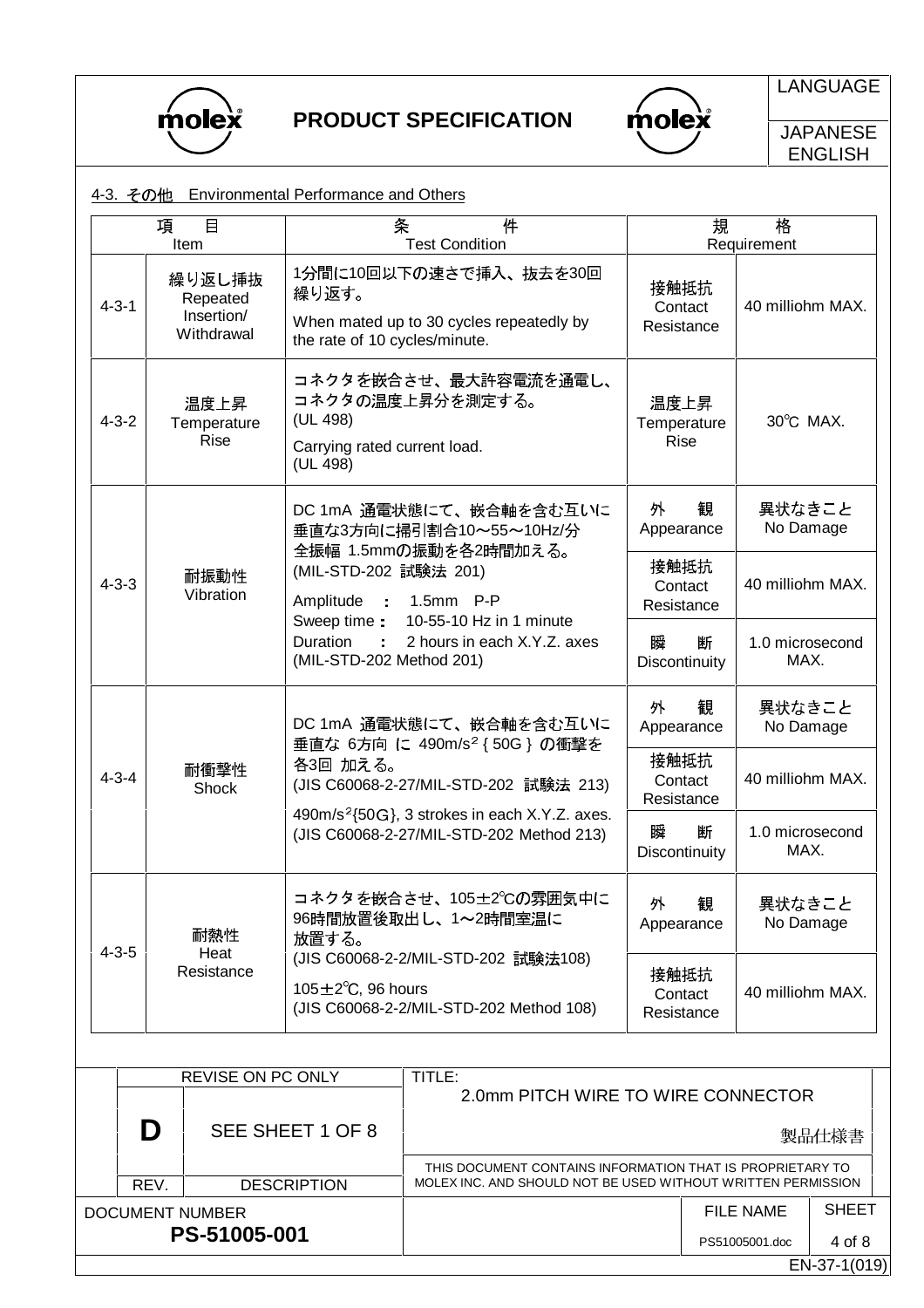

 $\overline{\text{mole}}$ 

LANGUAGE

**JAPANESE** ENGLISH

|             | 目<br>項<br>Item                   | 条<br>件<br><b>Test Condition</b>                                                                                                      | 規                                    | 格<br>Requirement                   |
|-------------|----------------------------------|--------------------------------------------------------------------------------------------------------------------------------------|--------------------------------------|------------------------------------|
| $4 - 3 - 6$ | 耐寒性<br>Cold                      | コネクタを嵌合させ、-40±3℃の雰囲気中に<br>96時間放置後取出し、1~2時間室温に<br>放置する。                                                                               | 観<br>外<br>Appearance                 | 異状なきこと<br>No Damage                |
|             | Resistance                       | (JIS C60068-2-1)<br>-40 $\pm$ 3 $\degree$ C, 96 hours<br>(JIS C60068-2-1)                                                            | 接触抵抗<br>Contact<br>Resistance        | 40 milliohm MAX.                   |
|             |                                  | コネクタを嵌合させ、60±2℃、相対温度                                                                                                                 | 外<br>観<br>Appearance                 | 異状なきこと<br>No Damage                |
| $4 - 3 - 7$ | 耐湿性                              | 90~95%の雰囲気中に96時間放置後取出し、<br>1~2時間室温に放置する。<br>(JIS C60068-2-3/MIL-STD-202試験法103)                                                       | 接触抵抗<br>Contact<br>Resistance        | 40 milliohm MAX.                   |
|             | Humidity                         | Temperature<br>$60 \pm 2^{\circ}C$<br><b>Contract</b><br>Relative Humidity : 90~95%<br>Duration<br>96 hours                          | 耐電圧<br><b>Dielectric</b><br>Strength | 4-1-3項<br>満足のこと<br>Must meet 4-1-3 |
|             |                                  | (JIS C60068-2-3/MIL-STD-202 Method 103)                                                                                              | 絶縁抵抗<br>Insulation<br>Resistance     | 100 Megohm<br>MIN.                 |
| $4 - 3 - 8$ | 温度サイクル<br>Temperature<br>Cycling | コネクタを嵌合させ、-55℃に30分、+105℃に<br>30分 これを1サイクルとし、5サイクル<br>繰り返す。但し、温度移行時間は3分以内<br>とする。試験後、1~2時間室温に放置する。<br>(JIS C0025)                     | 観<br>外<br>Appearance                 | 異状なきこと<br>No Damage                |
|             |                                  | 5 cycles of :<br>a) $-55^{\circ}$ C<br>30minute<br>b) +105 $^{\circ}$ C<br>30minute<br>(JIS C0025)                                   | 接触抵抗<br>Contact<br>Resistance        | 40 milliohm MAX.                   |
| $4 - 3 - 9$ | 塩水噴霧                             | コネクタを嵌合させ、35±2℃にて、重量比<br>5±1% の塩水を48±4時間噴霧し、試験後<br>常温で水洗いした後、室温で乾燥させる。<br>(JIS C60068-2-11/MIL-STD-202 試験法 101)                      | 外<br>観<br>Appearance                 | 異状なきこと<br>No Damage                |
|             | Salt Spray                       | $48\pm4$ hours exposure to a salt spray from the<br>5 $\pm$ 1% solution at 35 $\pm$ 2°C.<br>(JIS C60068-2-11/MIL-STD-202 Method 101) | 接触抵抗<br>Contact<br>Resistance        | 40 milliohm MAX.                   |

|                 |      | SEE SHEET 1 OF 8   |                                                                                                                           |                  | 製品仕様書        |  |  |  |  |
|-----------------|------|--------------------|---------------------------------------------------------------------------------------------------------------------------|------------------|--------------|--|--|--|--|
|                 | REV. | <b>DESCRIPTION</b> | THIS DOCUMENT CONTAINS INFORMATION THAT IS PROPRIETARY TO<br>MOLEX INC. AND SHOULD NOT BE USED WITHOUT WRITTEN PERMISSION |                  |              |  |  |  |  |
| DOCUMENT NUMBER |      |                    |                                                                                                                           | <b>FILE NAME</b> | <b>SHEET</b> |  |  |  |  |
|                 |      | PS-51005-001       |                                                                                                                           | PS51005001.doc   | 5 of 8       |  |  |  |  |
|                 |      |                    |                                                                                                                           |                  | EN-37-1(019) |  |  |  |  |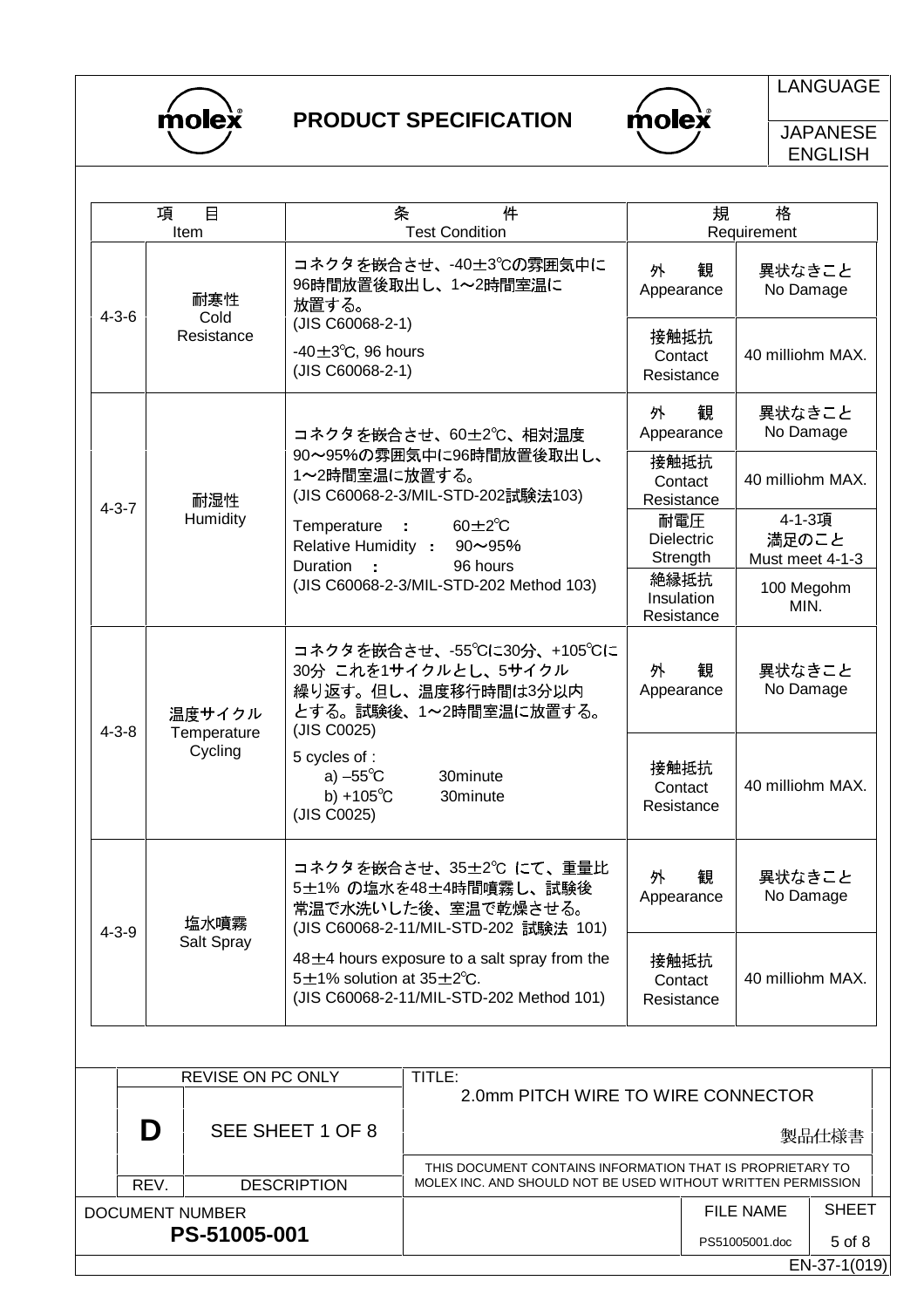

molex

LANGUAGE

**JAPANESE** ENGLISH

|              | 項<br>目<br><b>Item</b> | 条<br>件<br><b>Test Condition</b>                                                      | 規<br>格<br>Requirement         |                     |  |
|--------------|-----------------------|--------------------------------------------------------------------------------------|-------------------------------|---------------------|--|
| $4 - 3 - 10$ | 亜硫酸ガス                 | コネクタを嵌合させ、40±2℃にて50±5ppm<br>の亜硫酸ガス中に24時間放置する。                                        | 観<br>外<br>Appearance          | 異状なきこと<br>No Damage |  |
|              | $SO2$ Gas             | 24 hours exposure to $50 \pm 5$ ppm. SO <sub>2</sub> gas at<br>$40 \pm 2^{\circ}$ C. | 接触抵抗<br>Contact<br>Resistance | 40 milliohm MAX.    |  |
| $4 - 3 - 11$ | 耐アンモニア性               | コネクタを嵌合させ、濃度 28% のアンモニア<br>水を入れた容器中に 40分間 放置する。<br>(1Lに対して25mlの割合)                   |                               | 異状なきこと<br>No Damage |  |
|              | $NH3$ Gas             | 40 minutes exposure to $NH3$ gas evaporating<br>from 28% Ammonia solution.           | 接触抵抗<br>Contact<br>Resistance | 40 milliohm MAX.    |  |
|              |                       |                                                                                      |                               | 参考規格                |  |

Reference Standard

【5. 外観形状、寸法及び材質 PRODUCT SHAPE, DIMENSIONS AND MATERIALS】 図面参照 Refer to the drawing.

REVISE ON PC ONLY | TITLE: 2.0mm PITCH WIRE TO WIRE CONNECTOR **D** SEE SHEET 1 OF 8 製品仕様書 THIS DOCUMENT CONTAINS INFORMATION THAT IS PROPRIETARY TO REV. **DESCRIPTION** MOLEX INC. AND SHOULD NOT BE USED WITHOUT WRITTEN PERMISSION SHEET DOCUMENT NUMBER FILE NAME **PS-51005-001** 6 of 8 PS51005001.doc EN-37-1(019)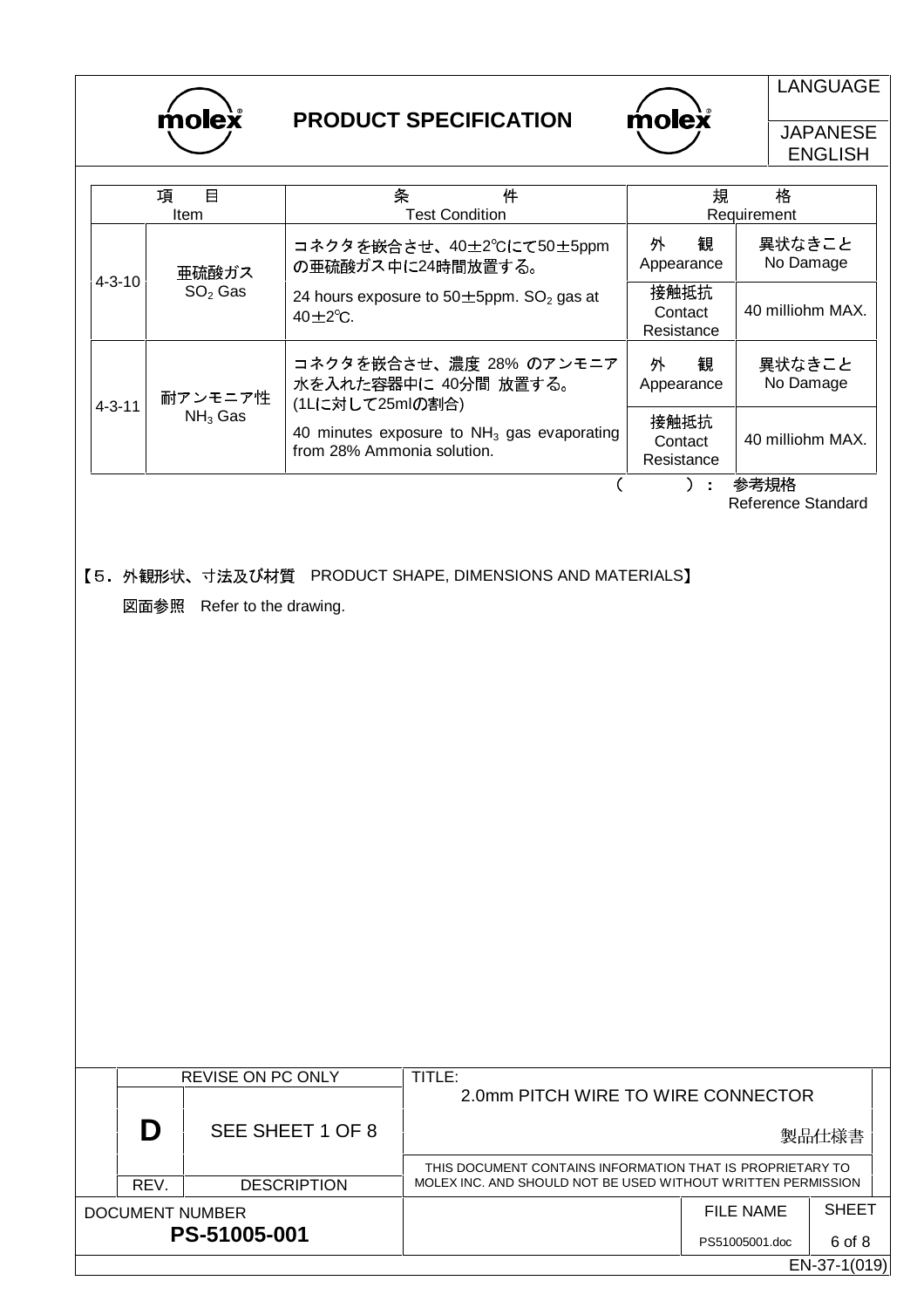



LANGUAGE

**JAPANESE** ENGLISH

| 極数<br>No. of<br>CKT. | 単位<br>Unit           | 挿入力(最大値)<br>Insertion force<br>(MAX.) |            |              | 抜去力(最小値)<br>Withdrawal force<br>(MIN.) |            |              |  |
|----------------------|----------------------|---------------------------------------|------------|--------------|----------------------------------------|------------|--------------|--|
|                      |                      | 初回<br>1st                             | 6回目<br>6th | 30回目<br>30th | 初回<br>1st                              | 6回目<br>6th | 30回目<br>30th |  |
| $\overline{2}$       | N                    | 33.3                                  | 23.5       | 23.5         | 8.7                                    | 5.3        | 3.2          |  |
|                      | $\{ \text{ kgf } \}$ | $\{3.4\}$                             | $\{2.4\}$  | $\{2.4\}$    | ${0.88}$                               | ${0.54}$   | ${0.32}$     |  |
| 3                    | N                    | 35.2                                  | 25.4       | 25.4         | 9.1                                    | 5.5        | 3.3          |  |
|                      | $\{ \text{ kgf } \}$ | $\{3.6\}$                             | $\{2.6\}$  | $\{2.6\}$    | $\{0.92\}$                             | ${0.56}$   | ${0.33}$     |  |
| 4                    | N                    | 37.2                                  | 27.4       | 27.4         | 9.5                                    | 5.7        | 3.4          |  |
|                      | $\{ \text{ kgf } \}$ | $\{3.8\}$                             | ${2.8}$    | $\{2.8\}$    | ${0.96}$                               | ${0.58}$   | ${0.34}$     |  |
| 5                    | N                    | 39.2                                  | 29.4       | 29.4         | 9.8                                    | 5.9        | 3.5          |  |
|                      | { kgf }              | $\{4.0\}$                             | $\{3.0\}$  | $\{3.0\}$    | $\{ 1.00 \}$                           | ${0.60}$   | ${0.35}$     |  |

### 【6. 挿入力及び抜去力 INSERTION / WITHDRAWAL FORCE】

|                        |      | REVISE ON PC ONLY  | TITLE:                                                       |                |              |
|------------------------|------|--------------------|--------------------------------------------------------------|----------------|--------------|
|                        |      |                    | 2.0mm PITCH WIRE TO WIRE CONNECTOR                           |                |              |
|                        | D    | SEE SHEET 1 OF 8   |                                                              |                | 製品仕様書        |
|                        |      |                    | THIS DOCUMENT CONTAINS INFORMATION THAT IS PROPRIETARY TO    |                |              |
|                        | REV. | <b>DESCRIPTION</b> | MOLEX INC. AND SHOULD NOT BE USED WITHOUT WRITTEN PERMISSION |                |              |
| <b>DOCUMENT NUMBER</b> |      |                    |                                                              | FILE NAME      | <b>SHEET</b> |
|                        |      | PS-51005-001       |                                                              | PS51005001.doc | 7 of 8       |
|                        |      |                    |                                                              |                | EN-37-1(019) |